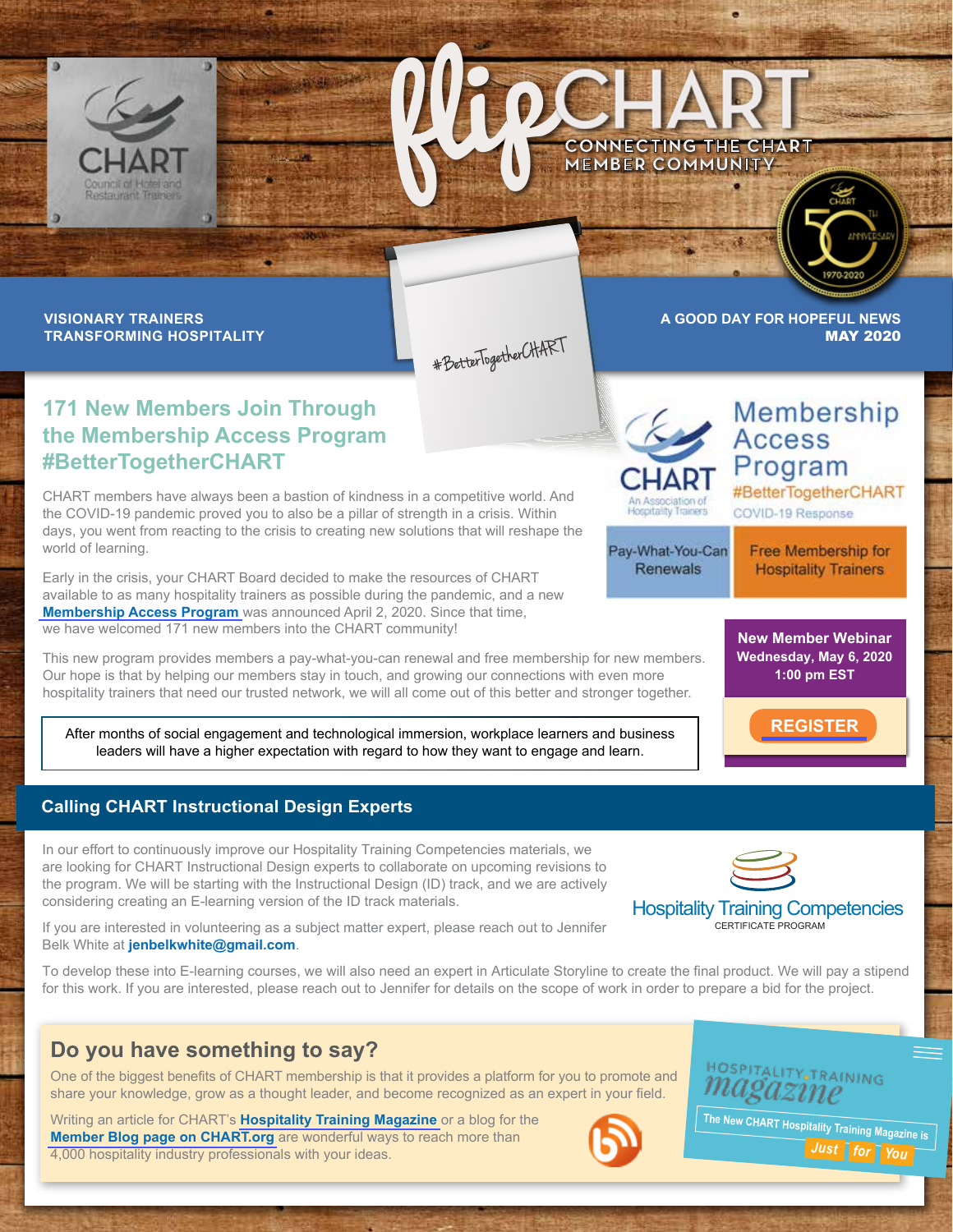

#### **CHART** >>> **Boston's Innovative Virtual Regional Training Forum (vRTF)**



Sixteen joined in as CHART partner Morreen Rukin of Creative Restaurant Solutions co-presented with Brenda K. Reynolds, who is an acclaimed author and speaker. The topic of "'Now What?" to "Why Not?'" and achieving clarity in uncertain times resonated with all on the call. If you go to BrendaKReynolds.com, you can download the first chapter of her book. The virtual RTF closed with 30 minutes of Live Ask My Peers.

## **UPCOMING OPPORTUNITIES**

*Details and registration at chart.org – Trainer Development & Events*

#### **FREE Wednesday Webinars**

**Now held EVERY month @ 1:00 PM EST**

#### **2020 Dates**

May 13 June 10 July 8 August 12 September 16 October 14 November 11 December 9

#### **FREE Regional Training Forums (RTFs)**

Chicago: May 14 *(will be held virtually)* Orlando: May 21 Minneapolis: July 16 Minneapolis: October 15 Chicago: October 22

#### **FREE Virtual Training Forums (VTFs)**

These newly formed roundtable discussions deal with timely COVID-19 topics. The schedule is constantly updated, so please check online.

#### **Upcoming Conference**

**July 25-28, 2020 CHART 100** *Hospitality Training Conference* Westin Michigan Avenue Chicago, IL

## **COVID-19**

## **Resources Page**

**at CHART.org**

- **> [FREE CHART Membership Access Program](https://www.chart.org/training-tools-and-resources/covid-19-resources.html)**
- **[> Virtual Training Forums \(VTFs\) & Webinars](https://www.chart.org/training-tools-and-resources/covid-19-resources.html)**
- **> [Free Educational Courses](https://www.chart.org/training-tools-and-resources/covid-19-resources.html)**
- **> [COVID-19 Resources & Links](https://www.chart.org/training-tools-and-resources/covid-19-resources.html)**
- **> [Financial Assistance & Support](https://www.chart.org/training-tools-and-resources/covid-19-resources.html)**

## **PresidenTalks**  *#BetterTogetherCHART*

## *Caring. It is one of CHART's guiding principles, and has risen to the top of my priority list during these uncertain times.*



As I write this, over 90% of my hotel team is furloughed, and I know many of you are in the same position. It is hard to find the right words of comfort and assurance. It is NOT hard to care.

**Serah Morrissey**

# At our most recent (virtual) CHART Board meeting, we spent a lot of

time discussing how we can best model and employ our core value of CARING. Our hearts were heavy as we listed member after member who had been placed on furlough or laid off, and how that would likely affect whether or not people would renew their CHART memberships. We wanted to remove any barriers to membership when this is the time people could benefit most from the networking and educational opportunities we provide.

The **[Membership Access Program](https://www.chart.org/about-chart/news/announcements/chart-launches-covid-19-membership-access-program.html)** was born from love and caring. For those new to CHART, we are offering free membership through May 31, 2020. Current members who are due to renew before July 31, 2020 are able to pay what they can. In less than a week, we have welcomed 88 new members to our CHART family with open arms! In an immediate and impactful way, we put CARING into action and showed up for our industry because it was the right thing to do, and we had the power to make a difference.

We are all in control of how we show up for our families, our companies, and ourselves in times of crisis. Though we cannot control the circumstances around us, we can always choose how we respond. While I admire those who are learning a new language or taking up crochet, I do not want any of us to feel pressure beyond survival and sanity each day. Whether you're sheltering at home or going to work, please take time each day to check in with yourself. What can you control today? How can you show yourself the grace and compassion you show to others? What new bit of joy can you discover amidst the chaos?

This is really hard stuff, but we can do hard things! It is what we were born to do! We are not in this industry to get rich or live on Easy Street…we do what we do because serving others is in our blood. Your CHART Board is here to serve and support each and every one of you as we navigate this new way of life, and we have never been more grateful for the support you give us in return.

Always remember, we are #BetterTogetherCHART.

Gral Merroses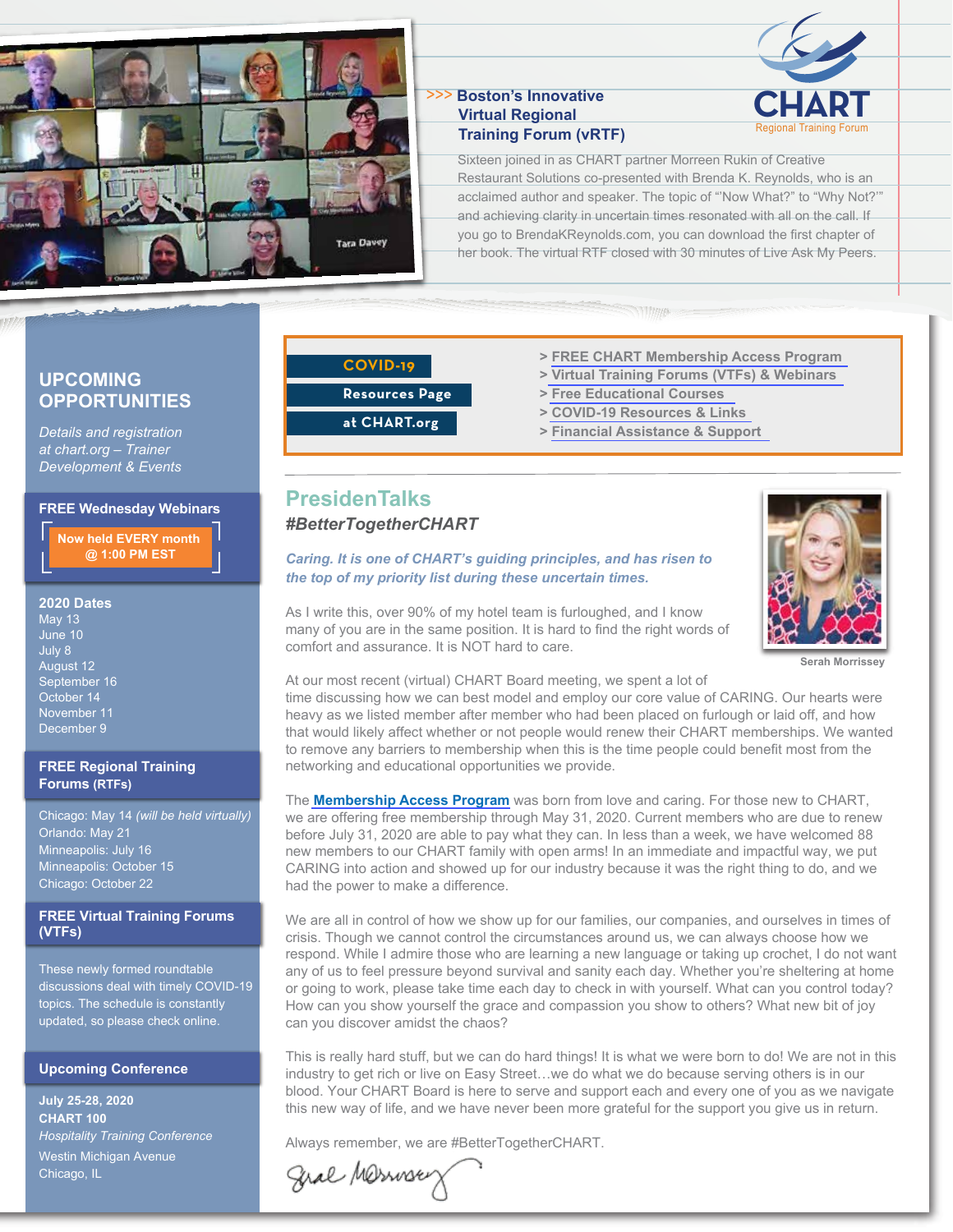# **Only Hope at CHART 99**

Lisa Marovec Sr. Director of Marketing, CHART

I want to go back to Napa. Back to CHART 99, where the attendance

was record-breaking, the energy was through the roof, the outlook nothing but optimistic, and where the term "COVID-19" was unknown.

If only we would have known then what we know now, maybe we would have stopped out in the courtyard just one more time and enjoyed face-to-face conversation with dear friends and colleagues. And we for sure would not have taken a handshake and a hug for granted!

Now, careers feel fluid and families upended. The crisis may have brought us to our knees, but together, we have risen



and are climbing this wall together. While it is challenging these days, we can, and will build a stronger industry as a result of this catastrophe. We can, and will innovate new ways to develop people and improve performance. A renewed commitment to people will undoubtedly result. Our future may be uncertain, but you can always count on the people of CHART.

To those of you who have been furloughed or laid off, our thoughts are with you. And, to those of you tasked with more responsibilities than ever, we know you are doing the best you can.



**YOU ARE ALL TRULY AMAZING.** And while Zoom meetings are fun, we can't wait to see you in-person in the future, and give lots of CHART hugs.

## **Napa Evaluation – First Time Attendee Comments**





**Calvin Banks and Kelly McCutcheon!**



 $66$ **Way more than I expected in the best way possible. I was expecting to be inspired but I got so much more than that. I feel like I am walking away with skills and plans. It is everything I didn't know I needed. I feel like I just fit.**

"

- > I did not expect the level of talent from the keynote speakers.  $\angle$ 
	- > I liked the ambassadors at the table to initiate the conversation.
	- > More than what I expected. Networking invaluable. I would like to have been able to go to all of the breakouts but you have to make a choice. Really happy I chose the ID track. Chose it since it was what I am lacking the most. Brant's keynote was amazing.
	- > It has been a different conference experience. You go to other conferences and it feels like the same content as seen before. This is the first thing I have come to where I can see a path of how this will help me progress in my career.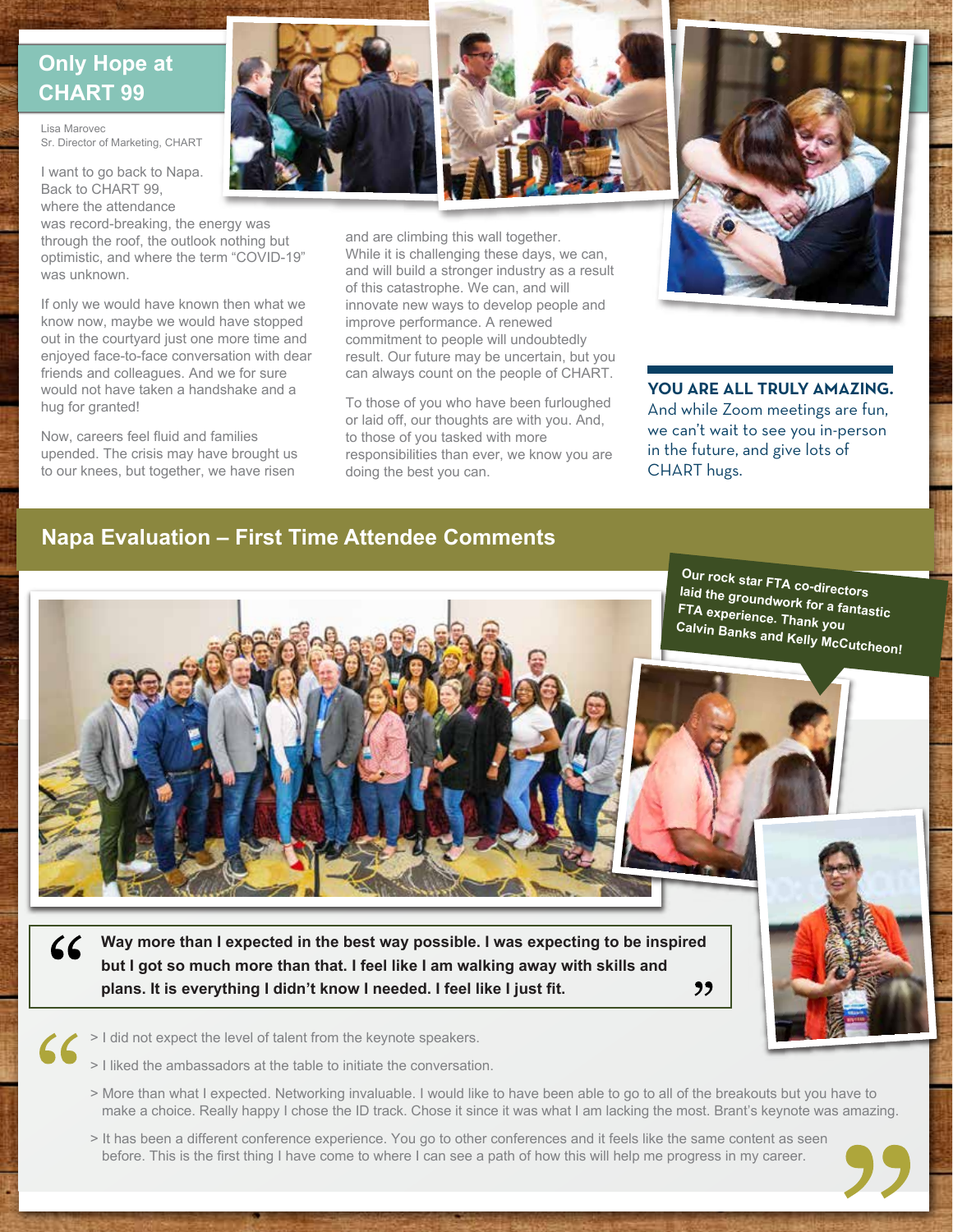# **CHART 100:**

# **Chicago Conference Update**

Currently, we are hoping to move ahead with the CHART conference in Chicago, scheduled for July. We are watching to see how the current situation and recommendations evolve, and will consider postponing the conference if necessary, or adding virtual options to help ensure that as many hospitality trainers as possible can participate. Stay safe, everyone!

# **Virtual Training**

# **Forums (VTFs) Make Their Debut**

At the onset of the crisis, the VTFs provided a lifeline for many. Topics like Furloughs, Dining Room Closures, Cross-Training, and much more provided a forum for members to gather and share solutions and stories from the frontlines. View previous VTF notes on the **[COVID-19 Resources page](https://www.chart.org/training-tools-and-resources/covid-19-resources.html)**.



 $2O$ 20 $\colon$  OUR GOLDEN 8 • WESTIN MICHIGAN AVE • CHIC

**WORD AND RESEARCE AND RESEARCH AND RESEARCH AND RESEARCH AND RESPOND TO THANK AND ANNOUNCES COMPlimentary Access to these good people who referred CHART conference attendees at either the Albuquerque (2/19), Nashville (7/19), or Napa (2/20) conferences:**

Aaron Primeau Angela Gamble Wong Angelina Sabatini Ashley Giallonardo Chris Patterson Chris Titshaw Christine San Juan Colby Hutchinson David Lawyer David Onderlinde Debbie Parone Felicia White Jamie Weeks Heather Bailey Heather Murray Jamie Pearson Jessie Bray Jason Lyon Jennifer Belk-White

Jessica Gibson-Conlon Joleen Goronkin Juan Lopez Kathy Dispenza Karen Ford Kim Skolnick Krista Krziyzek Lael Garner-Weadock Lauren Grindrod Leann Farley Lindsey Moon-Lenggenhager Louis Basile Marty Martin Melissa Ellis Merrin Mueller Michelle Carlson Mike Hackney

Michele Lange Gabe Hosler Rachel Richal Damian Hanft Mark Lyso Matt Kubarek Matthew Brown Matthew Steele Nicole Lewis Renny Freet Robert Stewart Scott Clark Shannon Scally Shane Mannix Shar Ingelmo Thea Loucks Teresa Papaleo Tracy White Valerie Wilcher

In response to COVID-19, Women of the Vine & Spirits is providing complimentary access to its community through June 15, 2020. The organization, whose



members include women and men from all sectors of the alcohol beverage industry, is aiming to support those facing direct financial and lifestyle hardships such as sommeliers, bartenders, F&B managers, buyers, restaurant, and hospitality professionals.

> **To sign up for complimentary access**  through June 15 visit **[womenofthevine.com/covid19](https://www.womenofthevine.com/covid19)**.

Additionally, Women of the Vine & Spirits encourages anyone interested to apply for scholarships through its charitable arm, the Women of the Vine & Spirits Foundation, 501(c)(3) to continue their educational, personal and professional development in the alcohol beverage industry. The application deadline is June 30, 2020. To learn more about the various scholarship opportunities including WSET, Continuing Education, Professional & Leadership Development, Master Sommelier and more, visit the Foundation page at **womenofthevine.com/foundation**.